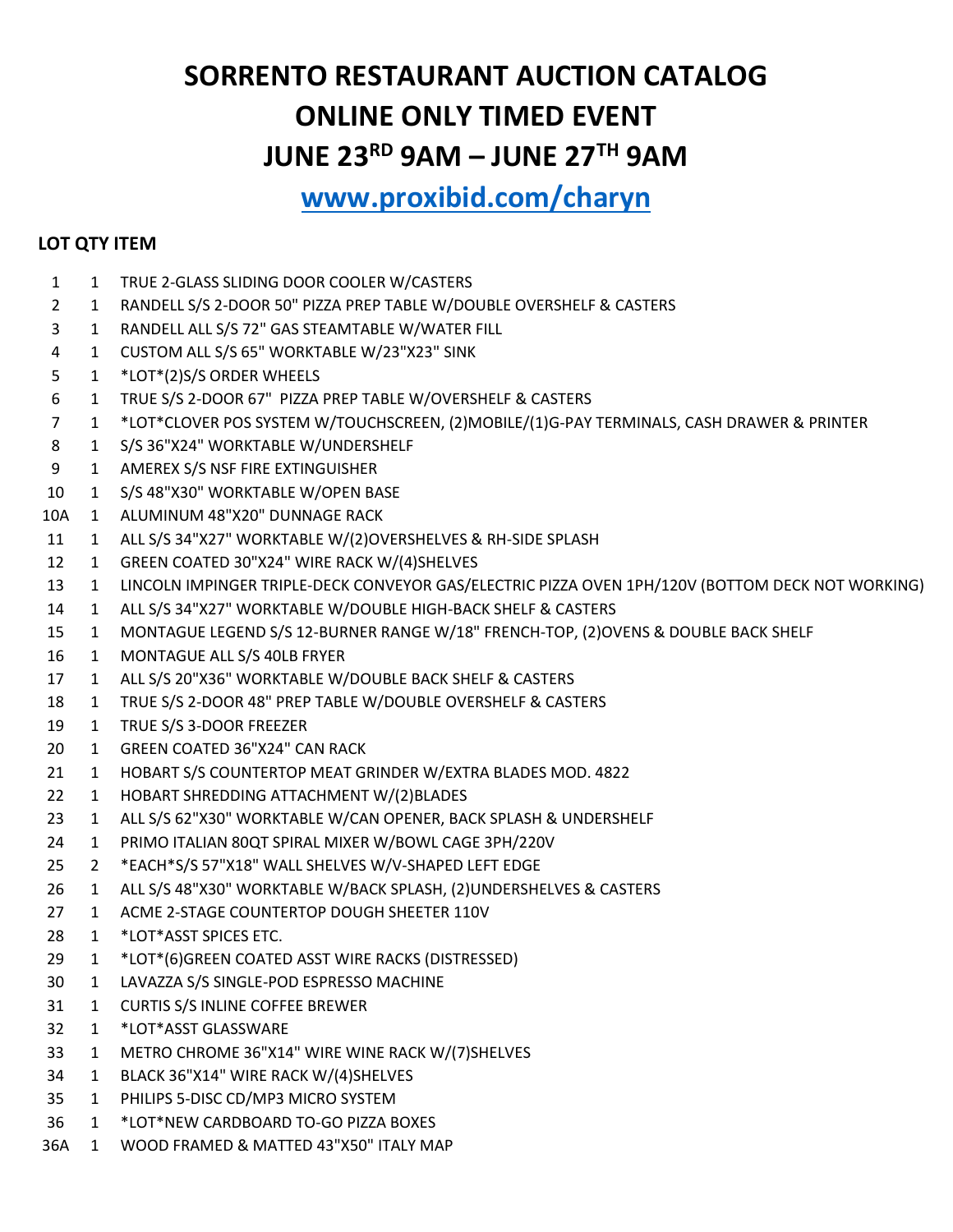1 WOOD FRAMED 34.5"X21" WALL MENU DISPLAY CASE W/KEY 1 \*LOT\*(2)NEON & LIGHTED 'PIZZA'/'OPEN' SIGNS 1 \*LOT\*(3)WOOD WINE CUBES, STOOL & TABLE 1 LITTLE GIANT ALUMINUM 3-STEP LADDER 1 MILWAUKEE FOLDING DOLLIE 1 \*LOT\*(31)CLEAR PLASTIC FULL-SIZE FOOD CONTAINERS W/LIDS 1 \*LOT\*(31)CLEAR PLASTIC HALF-SIZE FOOD CONTAINERS W/LIDS 1 \*LOT\*(46)CLEAR PLASTIC ASST-SIZE FOOD CONTAINERS W/SOME LIDS 1 \*LOT\*(21)CLEAR PLASTIC ASST-SIZE FOOD CONTAINERS W/SOME LIDS 1 \*LOT\*(9)CLEAR PLASTIC FULL & HALF-SIZE FOOD CONTAINERS W/LIDS 1 \*LOT\*ASST KITCHEN/BAR & RESTAURANT SUPPLIES (UNDER TABLES) 1 \*LOT\*(386PCS)S/S FLATWARE 1 \*LOT\*(40)WHITE FIBERGLASS 25"X19" CAFETERIA TRAYS 1 \*LOT\*ASST KITCHENWARES (ON TABLE) 1 ORANGE PLASTIC SMALL SALAD SPINNER 1 \*LOT\*(13)SAN JAMAR RAPI-KOOL ASST BLUE PLASTIC RAPID COOLING PADDLES 1 \*LOT\*(4)ASST POLY CUTTING BOARDS 1 ALUMINUM HEAVY-DUTY STOCK POT 1 ALUMINUM HEAVY-DUTY STOCK POT 1 ALUMINUM HEAVY-DUTY STOCK POT 2 \*EACH\*ALUMINUM HEAVY-DUTY STOCK POTS 3 \*EACH\*ALUMINUM STOCK POTS 4 \*EACH\*ALUMINUM ASST-SIZE STOCK POTS 1 CENTURION S/S HEAVY-DUTY STOCK POT MOD. 3212 1 CENTURION S/S HEAVY-DUTY STOCK POT MOD. 3212 1 \*LOT\*ASST KITCHENWARES 1 \*LOT\*CHAMPAGNE FLUTES & LOGO BEER GLASSES 1 \*LOT\*ASST COFFEE/ESPRESSO CUPS & SAUCERS 5 \*EACH\*BLONDE WOOD HIGH-CHAIRS 1 \*LOT\*(3)BROWN PLASTIC BOOSTER SEATS 1 \*LOT\*NEW CARDBOARD TO-GO PIZZA BOXES 1 \*LOT\*(14)ASST LOAF MOLDS 1 \*LOT\*(17)ALUMINUM 1/4-SIZE SHEET CAKE PANS 1 \*LOT\*ALUMINUM COUNTERTOP BAKERS RACK W/(13)ALUMINUM SHEET CAKE PANS 71 1 \*LOT\*(5)ALUMINUM SHEET CAKE PANS 1 \*LOT\*(3)INSULATED PIZZA DELIVERY BAGS 1 \*LOT\*ASST ALUMINUM PIZZA TRAYS & SCREENS W/(2)MULTI-TIER RACKS 1 \*LOT\*ASST RESTAURANT SUPPLIES & MISC (UNDER TABLES) 1 \*LOT\*(40)S/S ASST-SIZE MIXING BOWLS 3 \*EACH\*ALUMINUM ASST SAUCE POTS 1 \*LOT\*(5)ALUMINUM COLANDERS & CHINA CAP ETC 1 ALUMINUM COATED 14" FRY PAN 10 \*EACH\*ALUMINUM 12" FRY PANS 14 \*EACH\*ALUMINUM 10" FRY PANS 81 1 \*LOT\*(8)ALUMINUM 7"/8" FRY PANS 1 \*LOT\*(21)ALUMINUM SCOOPS & S/S OVAL TRAYS 1 \*LOT\*(95PCS)ASST WHITE CHINA 1 \*LOT\*(197PCS)ASST WHITE CHINA